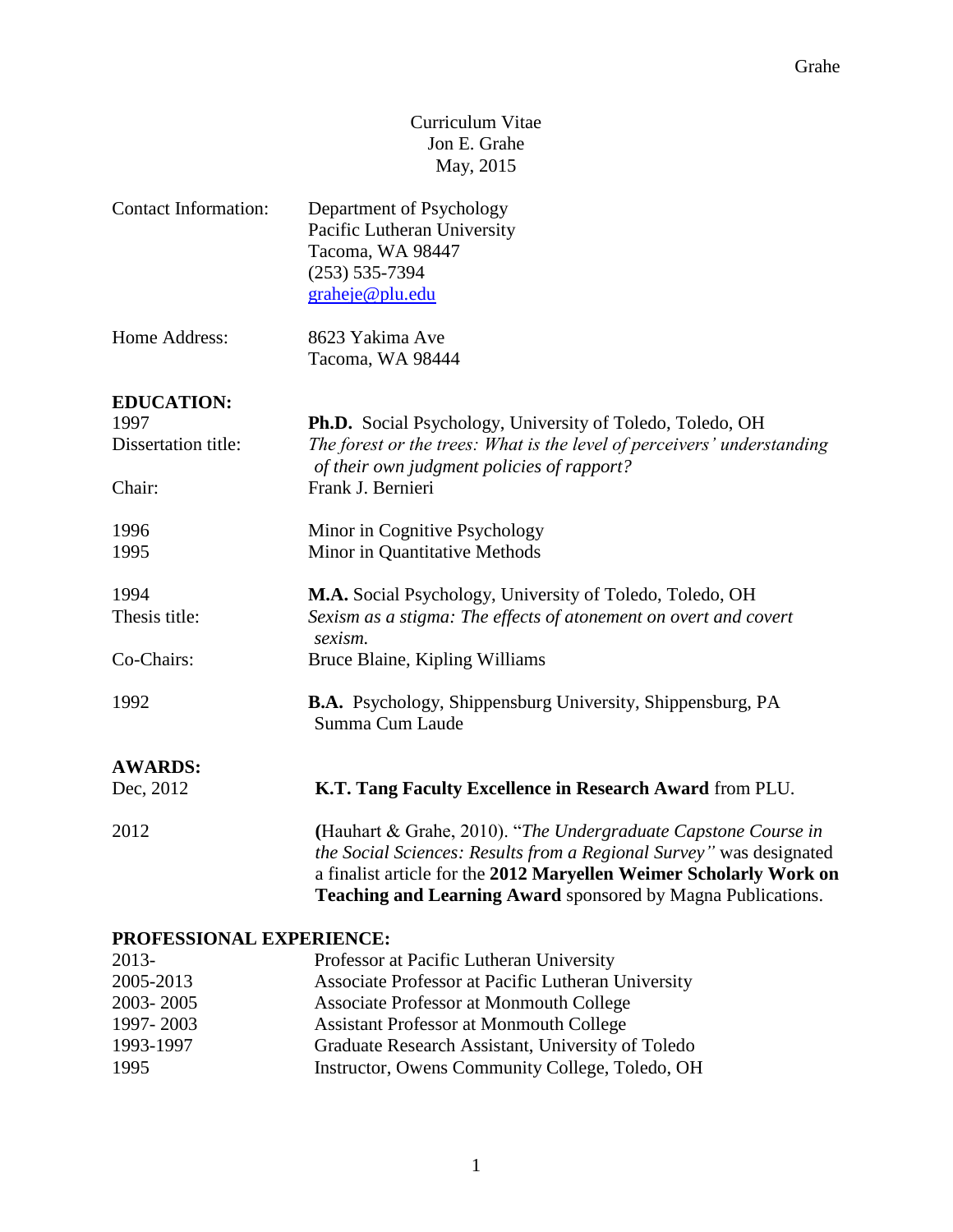### **PROFESSIONAL LEADERSHIP:**

| June, 2015-2016 | President-elect for Psi Chi                              |
|-----------------|----------------------------------------------------------|
| June, 2011-2015 | Western Region Vice President for <i>Psi Chi</i>         |
| June, 2013-2016 | Psychology Councilor, Council for Undergraduate Research |
| $2012 -$        | Managing Executive Editor, Journal of Social Psychology  |
| 2004-2012       | Consulting Editor, Journal of Social Psychology          |
| 2000-2005       | Department Chair, Monmouth College Psychology Department |

# **PROFESSIONAL SERVICE:**

### **Ad Hoc Reviewer**

*Journal of Experimental Social Psychology Journal of Conflict Management Personality and Social Psychology Bulletin Social Cognition Teaching Sociology CUR Quarterly*

| Dec. 2012            | Poster Reviews for APA Division 8 (Society for Personality and      |
|----------------------|---------------------------------------------------------------------|
|                      | Social Psychology)                                                  |
| <b>Grant Reviews</b> |                                                                     |
| Fall, 2010           | Grant Proposal for Social Sciences and Humanities Research Council. |
| Winter, 2007         | Grant Proposal for Social Sciences and Humanities Research Council. |
| Fall, 2006           | Grant Proposal for the Israel Science Foundation.                   |

#### **Reviewing Other Faculty**

| January, 2014  | Ext. Review of Tenure Candidate; IUPUC, Indiana                  |
|----------------|------------------------------------------------------------------|
| February, 2014 | Ext. Review of Tenure Candidate; Loyola University, New Orleans  |
| February, 2014 | Ext. Review of Promotion Candidate; Gustavus-Adolphus College    |
| March, 2011    | External Review of Tenure Candidate; Middlebury State University |
| November, 2009 | External Review of Tenure Candidate; Idaho State University      |
|                |                                                                  |

# **Reviewing Texts**

Cumming, G. (2015). The New Statistics and Open Science. Sage Publications, Inc. Peng, C. Y. J. (2007). *Data analysis with SAS*, 1st ed., Thousand Oaks, CA, SAGE Publications Inc.

Rosenberg, K. M. (2004). *The Excel Statistics Companion.* (1<sup>st</sup> ed.). Thomson/Wadsworth. Carlson, N. R. (2004). *Foundations of Physiological Psychology* (6<sup>th</sup> ed.). Boston: Allyn Bacon. Cumming, G. (forthcoming). Understanding The New Statistics  $(1<sup>st</sup> ed.)$ . Routledge Press

# **FACULTY SERVICE: UNIVERSITY COMMITTEE/LEADERSHIP**

| 2011-2014        | Long Range Planning Committee                  |
|------------------|------------------------------------------------|
| 2006-2009, 2011- | PLU Regent's Scholarships Selection Committee  |
| Spring, 2009     | <b>QCSDB</b> Audience Development Subcommittee |
| 2006-2009        | PLU Campus Life Committee (chair, 08/09)       |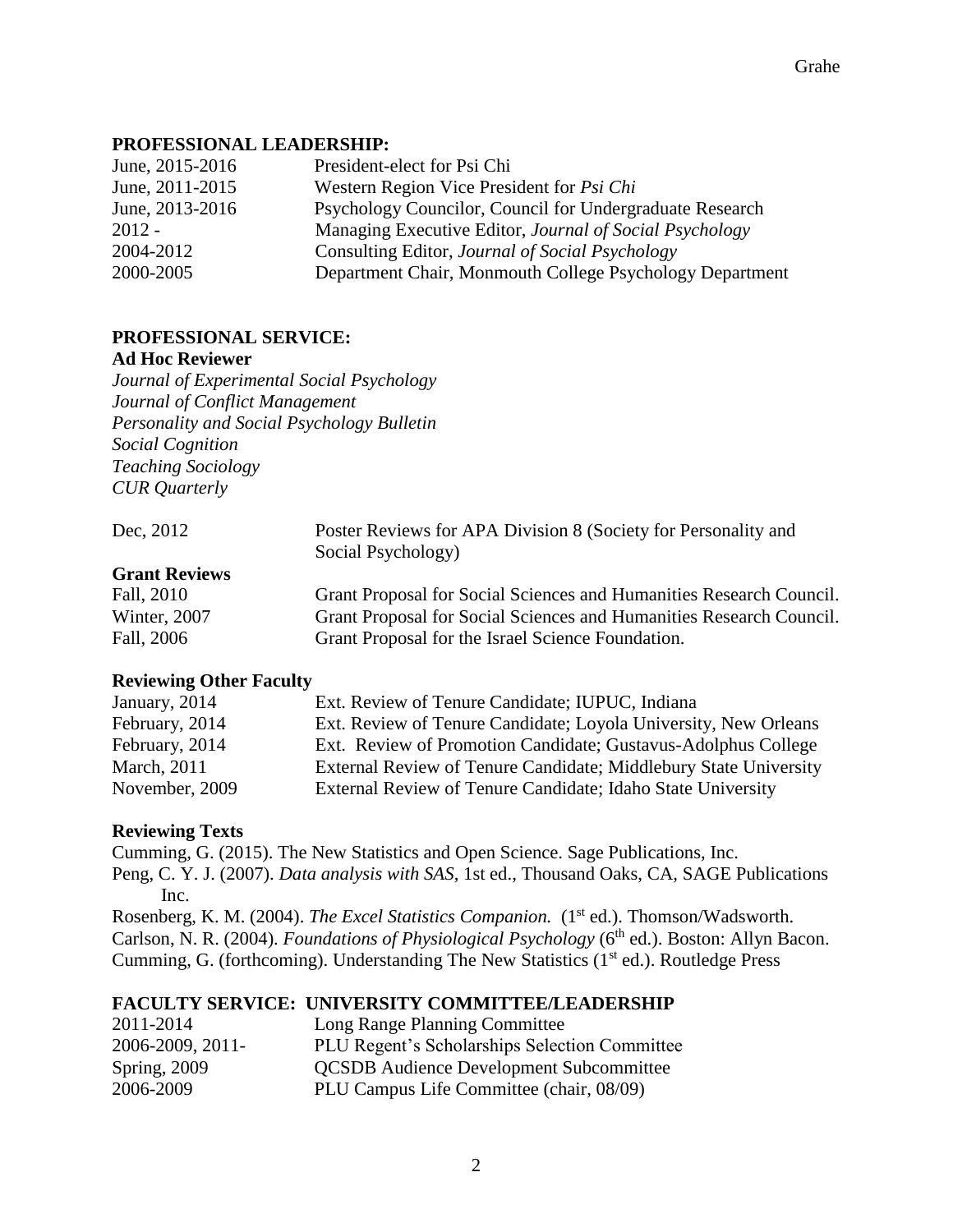| 2006-2008 | PLU General University Requirements Steering Committee           |
|-----------|------------------------------------------------------------------|
| 2001-2005 | Assistant to the Dean for Assessment at Monmouth College         |
|           | (Chair of the Assessment Committee).                             |
| 2001-2005 | Member of the Monmouth College Human Subjects Review Board       |
|           | (HSRB).                                                          |
| 2000-2001 | Chair of the Monmouth College HSRB.                              |
| 1998-2000 | Co-Chaired a committee to create the Human Subjects Review Board |
|           | (HSRB) at Monmouth College.                                      |

# **FACULTY SERVICE: DEPARTMENT**

| $2012 -$         | <b>PLU Psychology Colloquium Committee</b>                            |
|------------------|-----------------------------------------------------------------------|
| 2006-2009, 2011- | Psi Chi Advisor (Pacific Lutheran University)                         |
| 2006-2009        | PLU Psychology Computer Lab Coordinator                               |
| 1998-2002        | Psi Chi Advisor (Monmouth College)                                    |
| 2006-2007        | <b>Psychology Department (Ramstad Space Committee)</b>                |
| 2000-2005        | Chair of the Monmouth College Psychology Department.                  |
| April, 1999      | Planning and hosting of the 30 <sup>th</sup> Annual Meeting of ILLOWA |

# **COMMUNITY SERVICE**

| 2011-2013                  | Southern Tacoma Representative for Committee to Advise the   |
|----------------------------|--------------------------------------------------------------|
|                            | Revision of the Tacoma Public Schools Highly Capable Program |
| Sept, 2010-June, 2011      | Fern Hill Elementary School Centered Decision Making Team    |
|                            | (SCDM): Parent representative.                               |
| Sept, 2009-June, 2011      | Fern Hill Elementary School Booster Club: Treasurer          |
| Sept, 2009-June, 2011      | Fern Hill Elementary School Communities in Schools Advisory  |
|                            | Board: Parent representative.                                |
| May, $2008 - Dec$ , $2009$ | University House Executive Committee, Program Coordinator    |
| March, 2002- July, 2005    | Member of the Human Rights Committee for Warren Achievement  |
|                            | Center, Monmouth, IL                                         |

# **ORGANIZATIONAL MEMBERSHIP and SERVICE**

| <b>Spring</b> , 1991 | Inducted, Psi Chi, the International Honors Society for Psychology |
|----------------------|--------------------------------------------------------------------|
|                      | (2011-2015) Elected Western Regional Vice President for Psi Chi    |
|                      | (2015-2016) President-Elect of Psi Chi                             |
| 1992-                | <b>Association of Psychological Science</b>                        |
| $2011 -$             | Council for Undergraduate Research (CUR)                           |
|                      | (2013-2016) CUR Councilor for Psychology Division                  |
| 1992-                | Midwestern Psychological Association                               |
|                      | (2004-2006) Local Representative for MPA                           |
| 1994-                | Society for Personality and Social Psychology                      |
|                      | (Jan, 2005) Graduate Student Poster Awards Judge                   |
|                      | (2014-2015) SPSP Presidential Task Force to Improve PUI            |
|                      | faculty experiences at SPSP                                        |
| 2010-                | Society for Teaching Psychology                                    |
| 2006-                | <b>Western Psychological Association</b>                           |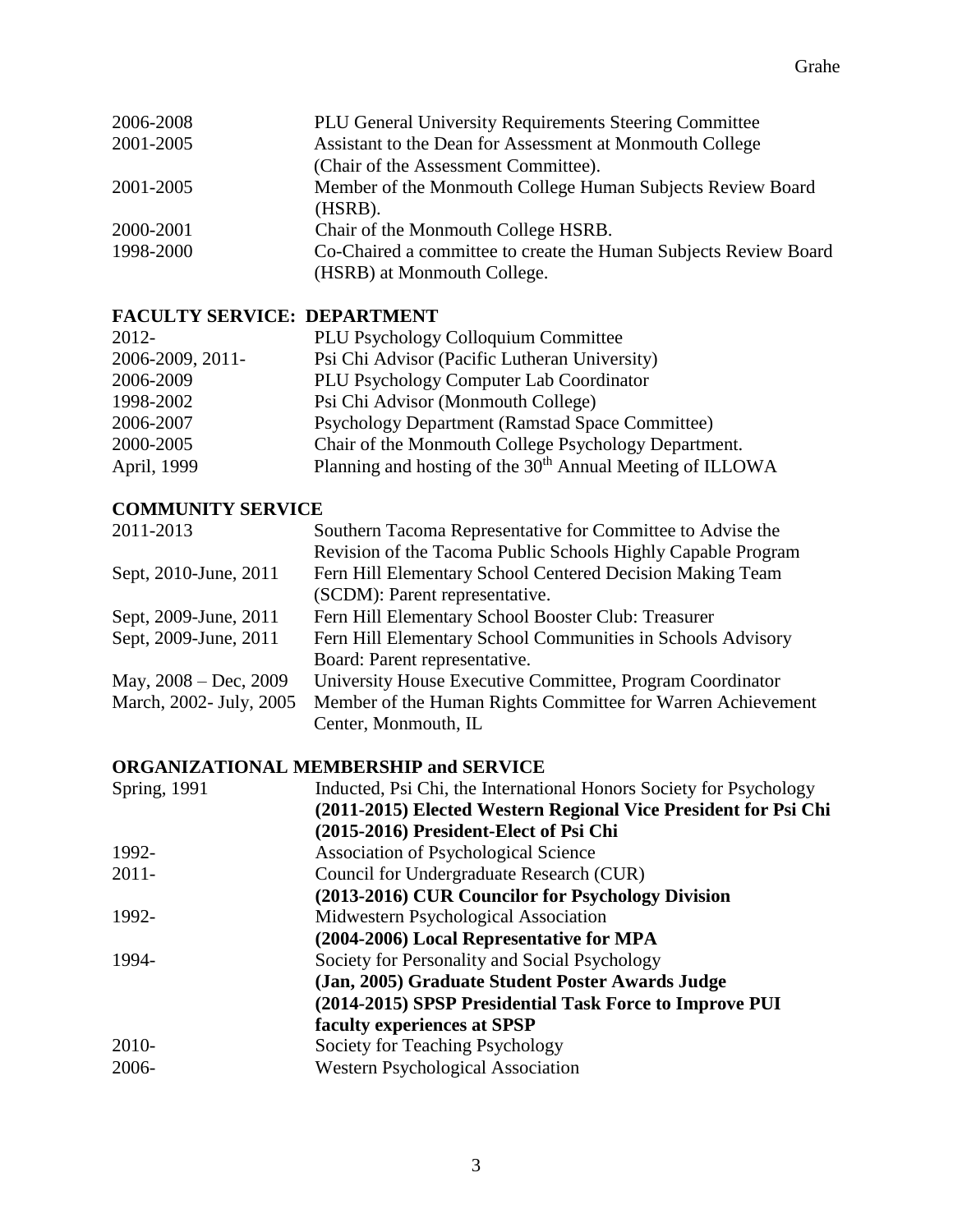# **COURSES TAUGHT at PLU**

- Psyc 101-Introduction to Psychology
- Stat 232-Introductory Statistics Psychology
- Psyc 242-Advanced Statistics and Research Design
- Psyc 389-Exploring Advanced Statistics Using SPSS
- Psyc 330-Social Psychology
- Psyc 380-Psychology of Work
- Psyc 483-Special Topics in Psychology: Interpersonal Communication
- Psyc 483-Special Topics in Psychology: Social Psychology and Seinfeld
- Psyc 499-Senior Capstone

# **SCHOLARSHIP**

#### **Assessment and Curriculum Development**

| $2012 - 2013$ | Program Assessment Grant: PLU (\$1000)                            |
|---------------|-------------------------------------------------------------------|
|               | Grahe, J. E., & Hansvick, C. H. (2012). Assessing APA Learning    |
|               | Goals $2 \& 6$ Using Classroom Outcomes across the Curriculum     |
| $2012 - 2013$ | Society of Teaching Psychology/Psi Chi Assessment Grant. (\$2000) |
|               | Grahe, J. E., & Hansvick, C. H. (2012). Assessing APA Learning    |
|               | Goals $2 \& 6$ Using Classroom Outcomes across the Curriculum     |

### **Psychology and Information Literacy**

Sum, 2003 & Sum, 2004. I attended and presented at workshops hosted by the Associated Colleges of the Midwest related to teaching information literacy in psychology departments.

#### **Open Science Collaboration Blog**

2013- I serve on the editorial board of the OSC Blog. I have written three blog posts in addition to suggesting topics, reviewing other posts, and generally discussing direction of blog.

[Timeline of Notable Open Science Events in 2013 -](http://osc.centerforopenscience.org/2014/01/01/open-science-timeline/) Psychology

**[Opportunities for Collaborative Research](http://osc.centerforopenscience.org/2013/10/10/opportunities-for-collaborative-research/)**

**[Avoiding a Witch Hunt: What is the Next Phase of our Scientific Inquisition?](http://osc.centerforopenscience.org/2014/05/02/avoiding-a-witch-hunt/)**

[Open Science Initiatives promote Diversity, Social Justice, and Sustainability](http://osc.centerforopenscience.org/author/jon-grahe.html)

#### **Internal Research Grants**

| 2015-2016  | Supervising Severtson/Forest Foundation grant student.          |
|------------|-----------------------------------------------------------------|
|            | Coddington, K. (2016). Cylent-Treatment: Exploring Ostracism in |
|            | online settings.                                                |
| 2014-2015  | Supervising Severtson/Forest Foundation grant students.         |
|            | Johnson, K. & Meltzer, A (2015). Red, Rank, & Romance Meta-     |
|            | analysis using CREP samples.                                    |
| 2012-2013: | Supervising Severtson/Forest Foundation grant student.          |
|            | Nelson, A. (2012). Behavioral Synchrony and Dyad Rapport using  |
|            | Motion Energy Analysis across Institutions.                     |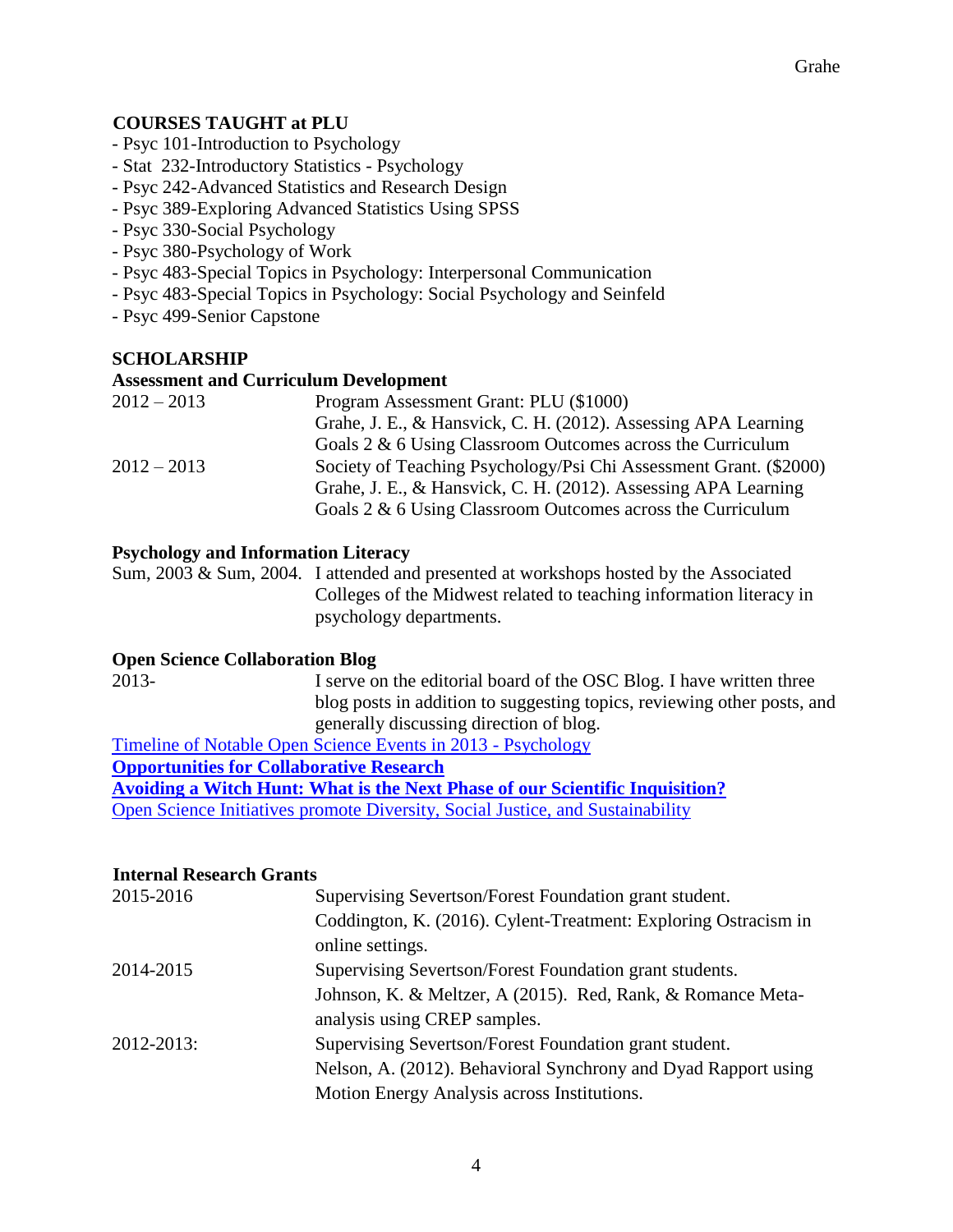| 2009-2010: | Supervising Severtson/Forest Foundation grant student.         |
|------------|----------------------------------------------------------------|
|            | Treichler, E. (2009). Using Games to Build Dyadic Rapport in   |
|            | Couples Therapy.                                               |
| 2008-2009: | Supervising Severtson/Forest Foundation grant student.         |
|            | Crawford, A. M. (2008). Does the Opportunity for Eye Contact   |
|            | <b>Affect Dyadic Rapport?</b>                                  |
| 2007-2008: | Supervising Severtson/Forest Foundation grant student.         |
|            | Nelson, B. (2007). Does mutuality increase rapport?            |
| 2006-2007: | Supervising two Severtson/Forest Foundation grant students.    |
|            | Grossklaus, A. (2007). Searching for the elusive good judge.   |
|            | Lake, S. (2007). The influence of outcome feedback on judgment |
|            | accuracy.                                                      |
| 2006-2007: | Regency Award (Pacific Lutheran University). Predictions and   |
|            | Reflections: Strategies in determining "Who said What?"        |
|            |                                                                |

### **BOOK:**

Hauhart, R., & Grahe, J. E. (2015)*. Designing and teaching undergraduate capstone courses.* Jossey-Bass Publishers. San Francisco, CA

**PAPERS (\*** denotes undergraduate coauthor)**:**

Ebersole, C. R., Atherton, O. E., Belanger, A. L., Skulborstad, H. M., Allen, J. M., Banks, J. B., Baranski, E., Bernstein, M. J., Bonfiglio, D. B. V., Boucher, L., Brown, E. R., Budiman, N. I., Cairo, A. H., Capaldi, C. A., Chartier, C. R., Chung, J. M., Cicero, D. C., Coleman, J. A., Conway, J. G., Davis, W. E., Devos, T., Fletcher, M. M., German, K., Grahe, J. E., Hermann, A. D., Hicks, J. A., Honeycutt, N., Humphrey, B., Janus, B., Johnson, D. J., Joy-Gaba, J. A., Juzeler, H., Keres, A., Kinney, D., Kirshenbaum, J., Klein, R. A., Lucas, R. E., Lustgraaf, C. J. N., Martin, D., Menon, M., Metzger, M., Moloney, J. M., Morse, P. J., Prislin, R., Razza, T., Re, D. E., Rule, N. O., Sacco, D. F., Sauerberger, K., Shrider, E., Shultz, M., Siemsen, C., Sobocko, K., Sternglanz, R. W., Summerville, A., Tskhay, K. O., van Allen, Z., Vaughn, L. A., Walker, R. J., Weinberg, A., Wilson, J. P., Wirth, J. H., Wortman, J., & Nosek, B. A. (in press). Many Labs 3: Evaluating participant pool quality across the academic semester via replication. *Journal of Experimental Social Psychology*.

- Grahe, J. E., (2015). A commentary on sources of ostracism research. *Journal of Social Psychology, 155,* 403-409. This was an introduction to a special issue "Investigating how individuals feel ostracizing others.
- Reifman, A., & Grahe, J. E., (2016). Introduction to the Special Issue of Emerging Adulthood. *Emerging Adulthood, January Issue.* I was the associate editor for the 10 manuscripts in this special issue. They are available Online First via journal website.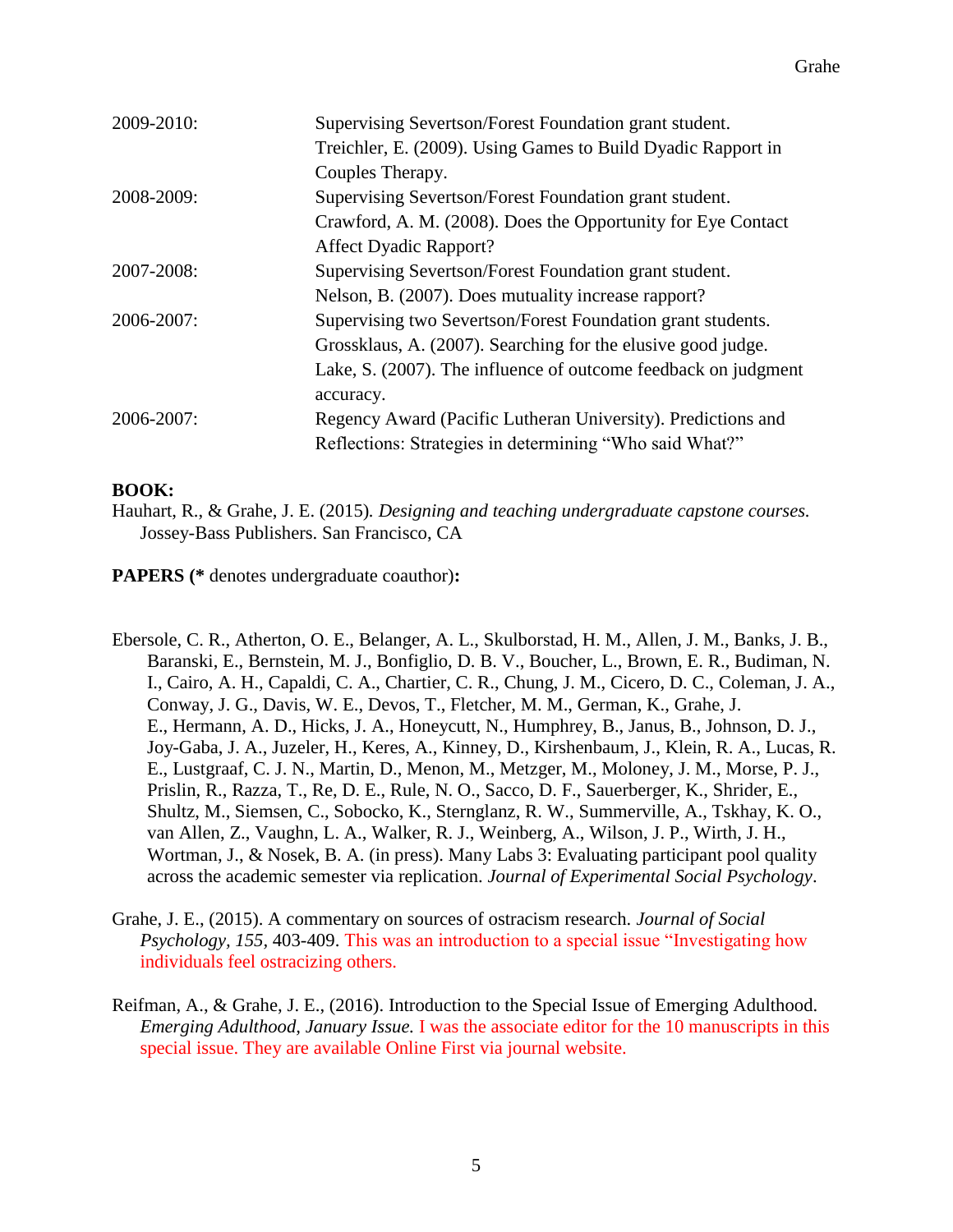- \*Henderson, S., \*Herrera, C., Baranski, E., Rauthman, J., Young, J., Grahe, J. E. (2015). The situation called for it: Examining relations between situation characteristic and interpersonal behavior. Under Review.
- \*Nelson, A. A., Grahe, J. E., & Ramseyer, F. (2015). Interacting in flow: An analysis of rapportbased coordination as optimal experience. Under Review.
- \*Nelson, A. A., Grahe, J. E., and Ramseyer, F., & \*Serier, K. (2014). Psychological data from an exploration of the rapport / synchrony interplay using motion energy analysis. *Journal of Open Psychology Data,*
- Grahe, J. E., (2014) Announcing open science badges and reaching for the sky. *Journal of Social Psychology, 154,* 1-3.
- Grahe, J. E., IJzerman, H., Brandt, M., Cohoon, J (March, 2014). [Replication education.](https://www.psychologicalscience.org/index.php/publications/observer/2014/march-14/replication-education.html) APS Observer.
- Grahe, J. E, Guillaume, E., & Rudmann, J. (2014). [Students collaborate to advance science: The](http://www.cur.org/assets/1/23/Winter2013_v34.2_Grahe.Guilaume.Rudmann.pdf)  [International Situations Project.](http://www.cur.org/assets/1/23/Winter2013_v34.2_Grahe.Guilaume.Rudmann.pdf) *CUR Quarterly-Online, 34* (2), 4-9
- Grahe, J. E., and Hauhart, R., C. (2013). Describing typical capstone experiences using a national random sample. *Teaching of Psychology, 40,* 281-287, doi:10.1177/0098628313501040
- Grahe, J. E., Reifman, A., Herman, A., Walker, M., Oleson, K., Nario-Redmond, M. & Wiebe, R. (2012). Harnessing the undiscovered resource of student research projects. *Perspectives on Psychological Science.* DOI: 10.1177/1745691612459057
- \*Peterson, B. D., & Grahe, J. E. (2012). Social perception and cue utilization in adults with ADHD. *Journal of Social and Clinical Psychology, 31,* 663-689.
- Hauhart, R., C., & Grahe, J. E. (2012). A national survey of American higher education capstone practices in sociology and psychology*. Teaching Sociology, 40,* 227-241.
- Hauhart, R., C., & Grahe, J. E. (2010). The undergraduate capstone course in the social sciences: Results from a regional survey. *Teaching Sociology, 38, 4-17.*
- Grahe, J. E., & \*Sherman, R. (2007). An ecological examination of rapport using a dyadic puzzle task. *Journal of Social Psychology, 5,* 453-475. (FEATURED ARTICLE)
- \*Stover, J. \*Dismuke, T., \*Nelson, C., & Grahe, J. E. (2006). Can you raed this srcmabeld msesgae? Testing a mass e-mail assertion. *Psi Chi Undergraduate Research Journal, 11,* 77- 83.
- \*Shedlosky, R. & Grahe, J. E., (2005). Persuading between the lines: Message manipulation. *Journal of Psychological Inquiry, 10,* 7-15.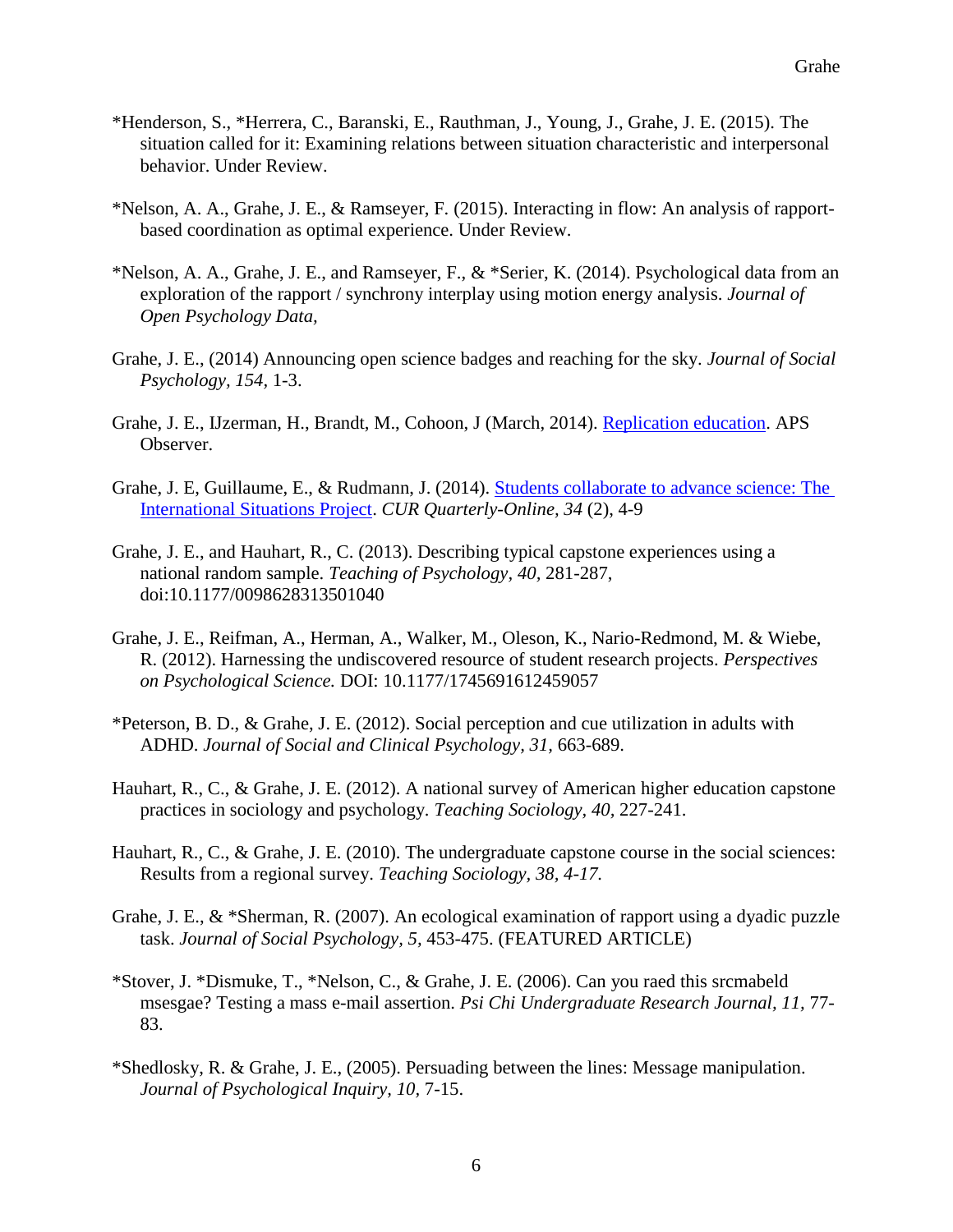- The School Spirit Study Group. (2004). Measuring School Spirit: A national teaching exercise. *Teaching of Psychology, 31,* 18-21.
- Grahe, J. E., & Bernieri, F. J. (2002). Perceiver awareness of rapport judgment policies*. Personality and Social Psychology Bulletin, 28*, 1407-1418.
- Williams, K. D., Bernieri, F. J., Faulkner, S., Gada, N., & Grahe, J. E. (2000). The Scarlet Letter: An examination of social ostracism. *Journal of Personal and Interpersonal Loss, 5,* 19-63.
- Grahe, J. E., Williams, K. D., & Hinsz, V. (2000). Teaching experimental methods: A reliable experiment that will bring smiles to your students' faces. *Teaching of Psychology, 27, 108- 111*.
- Grahe, J. E., & Bernieri, F. J. (1999). The importance of non-verbal cues for judging rapport. *Journal of Nonverbal Behavior, 23*, 253-270.
- Williams, K. D., Shore, W. J., & Grahe, J. E. (1998). The silent treatment: Perceptions of its behaviors and associated feelings. *Group Processes & Intergroup Relations, 1*, 117-142.
- Bernieri, F. J., Gillis, J. S., Davis, J. M., & Grahe, J. E. (1996). Dyad rapport and the accuracy of its judgment across situations: A lens model analysis. *Journal of Personality and Social Psychology, 71,* 110-129.
- Bourgeois, M. J., Horowitz, I. A., Forsterlee, L., & Grahe, J. E. (1995). Nominal and interactive groups: Effects of preinstruction and deliberations on decisions and evidence recall in complex trials. *Journal of Applied Psychology, 80,* 1-10.

# **Collective Undergraduate Research Project:**

I organized faculty from institutions across the country who encouraged students to study similar research for course projects to benefit student learning and science in the Collective Undergraduate Research Project [\(https://sites.google.com/a/plu.edu/curp/\)](https://sites.google.com/a/plu.edu/curp/) This project was disbanded when Psi Chi and Psi Beta accepted one of the questions (The International Situations Project) as their National Research Project question.

#### **Collaborative Replications and Education Project:**

Hans IJzerman, Mark Brandt, and I started the CREP in May, 2013. Psi Chi and the Center for Open Science sponsor CREP Research Awards (\$250-\$500) for students who provide validated data replicating one of eight selected studies [\(https://osf.io/wfc6u/\)](https://osf.io/wfc6u/).

# **INVITED TALKS**

Grahe, J. E. (May, 2015). *Are you Using Psi Chi Research Resources Appropriately?* Invited Talk for Psi Chi at the Association for Psychological Science Conference, New York, NY.

Grahe, J. E. (April, 2015). *Crowdsourcing Science in the Classroom: The CREP, Archival Project, and the Rest.* Presented as part of the "Findings from Crowdsourcing Science"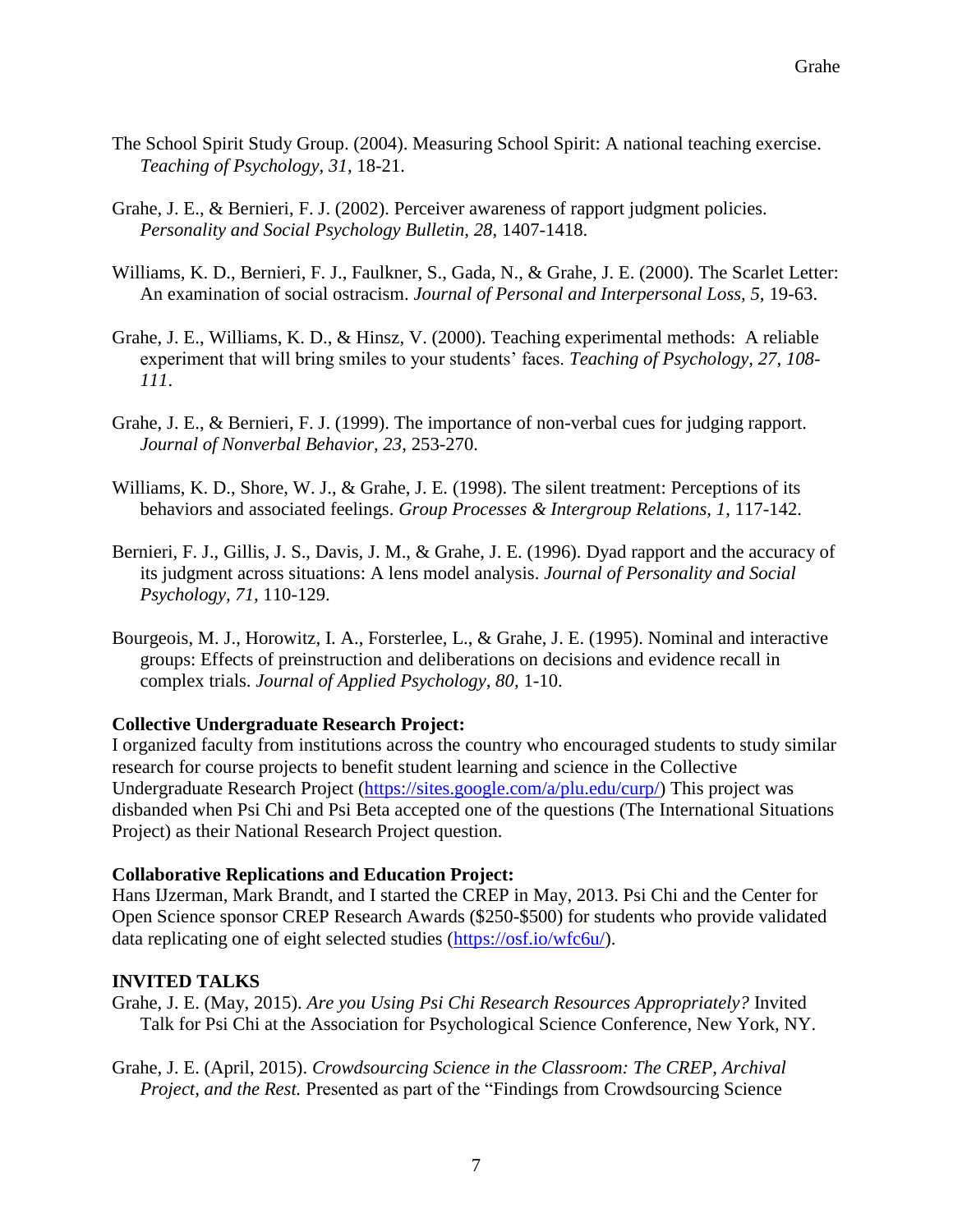Research Projects" Invited Symposium which I organized and chaired. Western Psychological Association Conference. Las Vegas, NV.

- Grahe, J. E. (March, 2015). *Introducing the Collaborative Replications and Education Project.*  Invited talk for Psi Chi Session at the 1<sup>st</sup> International Conference on Psychological Science. Amsterdam, Netherlands.
- Grahe, J. E. (March, 2015). *Not all Crowd-sourcing is Replication: Psi Chi's Contributions to the International Situations Project.* Invited talk for Psi Chi Session at the 1<sup>st</sup> International Conference on Psychological Science. Amsterdam, Netherlands
- Grahe, J. E. (May, 2014). *Crowdsourcing projects can improve science while benefiting student researchers.* Keynote Speaker at Western Oregon University's Academic Excellence Showcase. Monmouth, OR
- Grahe, J. E. (November, 2013). *Students as research collaborators: A study in research collaboration.* The PLU School of Business Research Series.
- Grahe, J. E. (March, 2012). *Measuring behavioral synchrony with motion energy analysis and the implications for better dyadic outcomes.* The PLU School of Business Research Series.
- Grahe, J. E. (March, 2011). *Mutuality and dyadic rapport: Demonstrating the potentials of undergraduate research.* Presented to PLU Alumni Board
- Grahe, J. E. (February, 2010). *A novel approach to study interpersonal perception accuracy: A useful tool or biased approach?* MAMA Lecture Series. University of California—Riverside, CA.
- Grahe, J. E. (March, 2007). *Evaluating Interpersonal Perception Accuracy in Small Group Interactions.* Presentation at the Joint Research Colloquium. Pacific Lutheran University, Tacoma, WA.
- Grahe, J. E. (April, 2006). *Studying interpersonal communication while having fun: Does topic and goal of conversation matter?* Perspectives in Social Sciences Lecture Series. Pacific Lutheran University, Tacoma, WA.
- Grahe, J. E. (April, 2004). *Parsing Perception in a Dyadic Puzzle Task.* Augustana College, Rock Island, IL.
- Grahe, J. E. (February, 2004). *Measuring Interpersonal Perception in a Longitudinal Laboratory Design.* Western Illinois University, Macomb, IL.
- Grahe, J. E. (October, 2004). *Perceptions of a Puzzle Task: Can We Find Dyadic Rapport?*  University of Chicago, Chicago, IL.

#### **Submitted Talks and SYMPOSIA**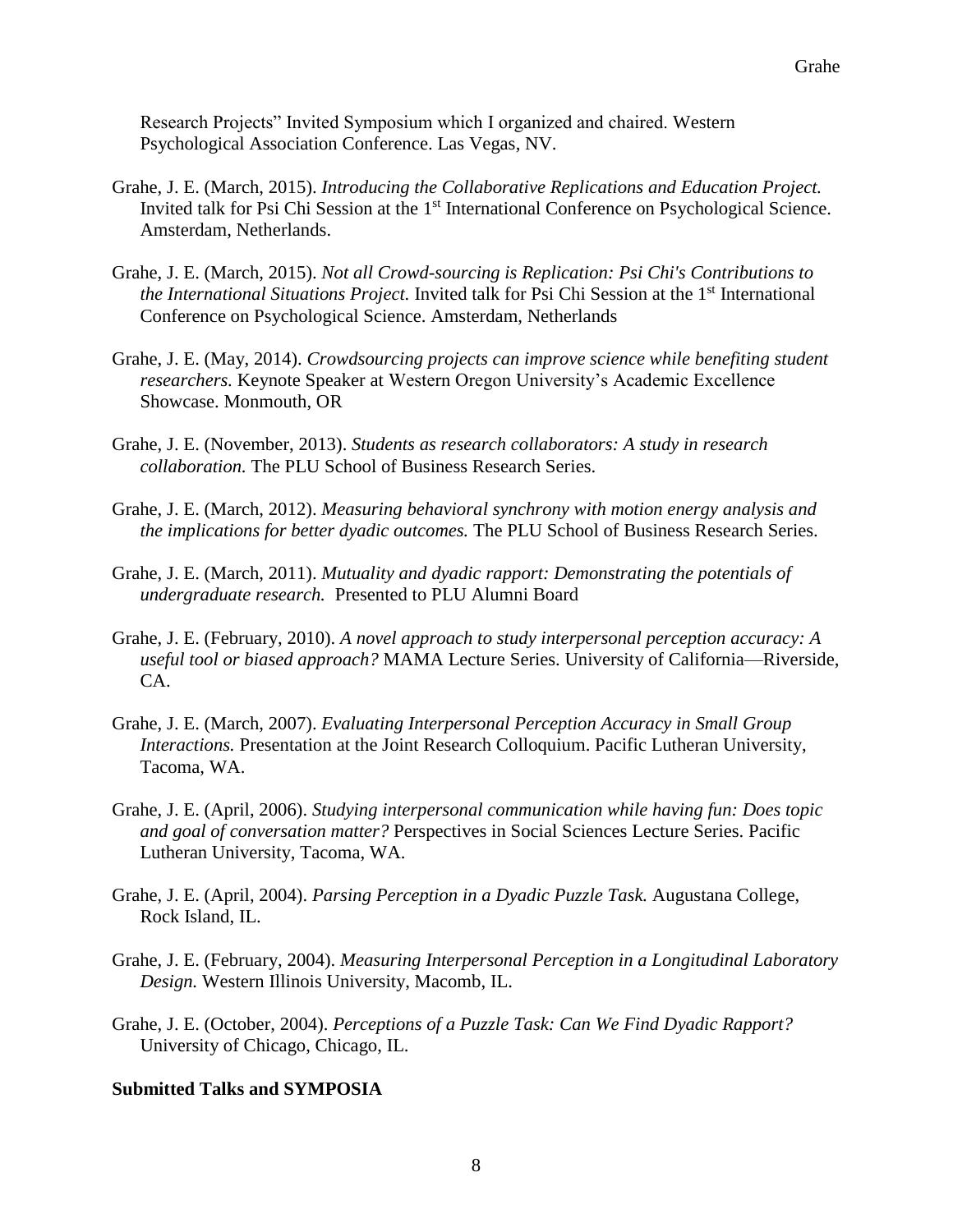- Grahe, J. E., (2014, August). *The Potential for Capstones to Contribute to Science*. Paper presented at the American Psychological Association, Washington, D. C.
- Grahe, J. E., & Obrien, D. (2014, June). *Early Findings From the Collaborative Replications and Education Project: Estimating Implementation.* Paper and Symposium at the Council for Undergraduate Research Biennial Conference, Washington, D. C.
- Grahe, J. E., Provost, J., Moore, D., Fortner, S., & Childress, H. (2014, June). *CUR Innovation Through Collaboration Task Force Report*. Paper and Symposium at the Council for Undergraduate Research Biennial Conference, Washington, D. C.
- Grahe, J. E., (2014, May). *Early Findings from the Collaborative Replications and Education Project: Estimating Implementation* in session, "Implementing transformative undergraduate research experiences by encouraging crowdsourcing science. (J. Grahe organizer & moderator). Association for Psychological Sciences. San Francisco, CA.
- Grahe, J. E., (2013, May). *Collaborative undergraduate research initiatives: Students changing paradigms.* Paper presented at symposium (J. Grahe organizer & moderator). Association for Psychological Sciences. Washington, D. C.
- Wagge, J., Grahe, J, Houska, J. (2013, May). *Desired outcomes and necessary components: A discussion of research methods projects.* Roundtable Discussion at Midwestern Psychological Association. Chicago, IL.
- Grahe, J. E. (2012, October). *Using student research projects to benefit the discipline.* Organizer selected me as speaker (out of 30 applicants) on Symposium about Best Practices in teaching Research Methods. Sponsored by Society of Teaching Psychology. Atlanta, GA.
- Hauhart, R. C., & Grahe, J. E. (2008, April). *Reconsidering the Undergraduate Capstone Course I.* Co-organizer of Paper Session at the Pacific Sociological Association conference, Portland, OR.
- Hauhart, R. C., & Grahe, J. E. (2008, April). *Reconsidering the Undergraduate Capstone Course II.* Co-organizer of Paper Session at the Pacific Sociological Association conference, Portland, OR.
- Hauhart, R. C., & Grahe, J. E. (2008, April). *Capstone courses: An exploratory analysis of Sociology and Psychology departments' efforts.* Paper presented at the Pacific Sociological Association conference, Portland, OR.
- Grahe, J. E., & Duncan, S. (May, 2005). *Studying Dyadic Interactions and Rapport: "Thin-Slice" and Multi-Modal Discourse Analyses.* I was a co-organizer of this symposium and authored one talk and coauthored another talk given by a student.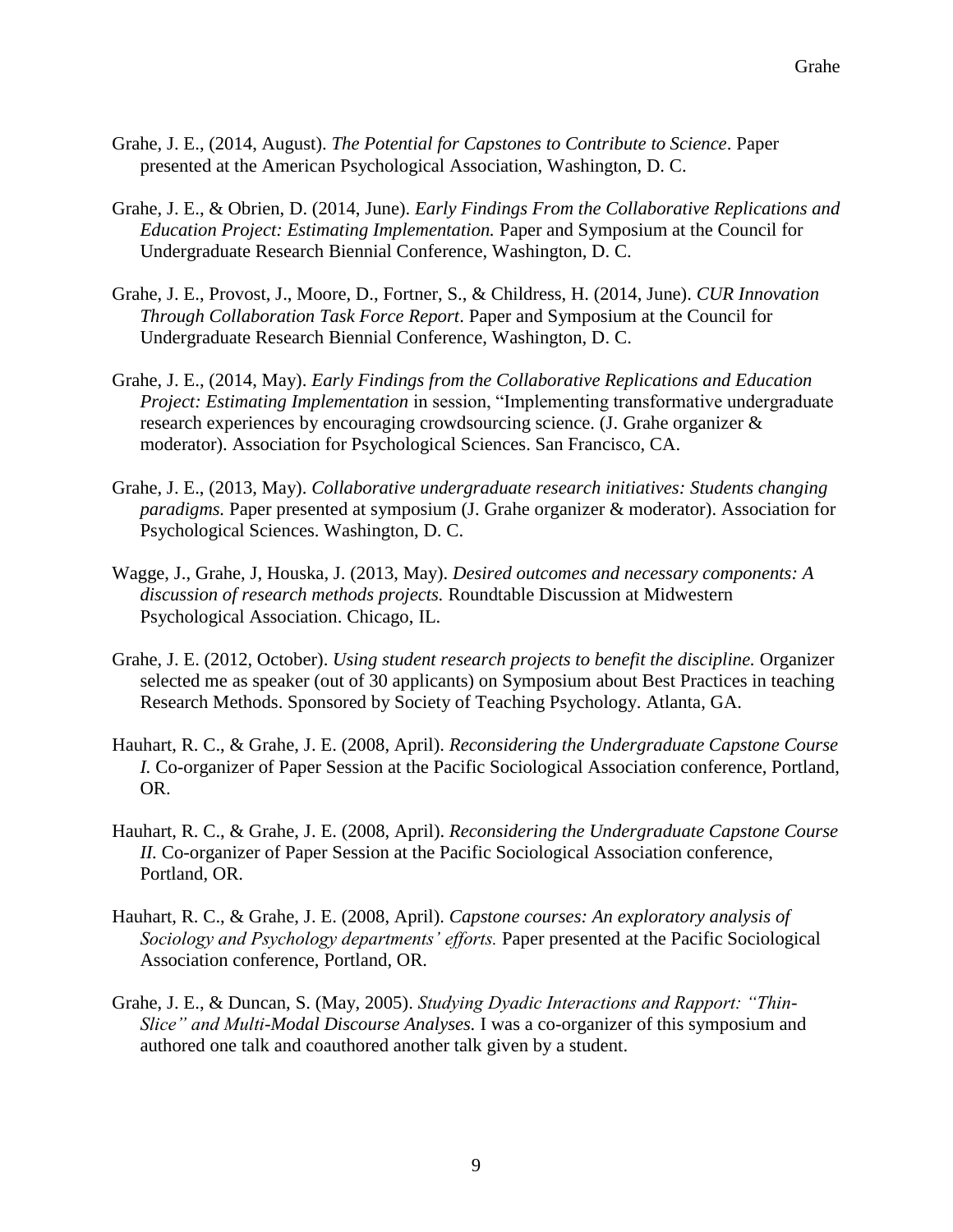Grahe, J. E., (2004, May). *Being a "Real Psychologist" in Statistics Methods Courses*. In D. P. Corts (Chair), How to BE a Psychologist: Socializing Students into the Discipline. Symposium conducted at the meeting of the Center for Teaching Undergraduate Psychology, Chicago, IL.

#### **CONFERENCE SESSIONS PRESIDED**

- Grahe, J. E., (2015, April). *Psi Chi Poster Session.* Moderator and Executive Reviewer. Las Vegas, NV.
- Grahe, J. E. (2015, April). Surviving the First Year in the Workplace: Getting in, Getting On, Moving On. Chair and Discussant of Session at Western Psychological Association. Las Vegas, NV.
- Grahe, J.E., (2015, April). Daring to Be Culturally Competent. Chair and Discussant of Session at Western Psychological Association. Las Vegas, NV.
- Grahe, J. E., (2015, April). Graduate School Is Daunting: Let Us Help You with That. Chair and Discussant of Session at Western Psychological Association. Las Vegas, NV.
- Grahe, J. E. (2014, April). *Leadership is One Transferable Skill, but What about the Others?* Chair and Discussant of Session at Western Psychological Association. Portland, OR.
- Grahe, J. E. (2014, April). *Perspectives, Applications, Selection, and Success: Tips for Graduate School. Chair* and Discussant of Session at Western Psychological Association. Portland, OR.
- Grahe, J. E. (2014, April). *'Isms in the Obama Era: Hope, Change, and Challenges.* Chair and Discussant of Session at Western Psychological Association. Portland, OR.
- Grahe, J. E., (2013, April). *Psi Chi Poster Session.* Moderator and Executive Reviewer. Portland, OR.
- Grahe, J. E. (2014, April). *Paper Session*. Chair. Western Psychological Association. Portland, OR.
- Grahe, J. E. (2013, April). *Surviving the Freshman Year in the Workplace.* Chair and Discussant of Session at Western Psychological Association. Reno, NV.
- Grahe, J. E. (2013, April). *Diversity in Research Workshop.* Organizer and Discussant of Session at Western Psychological Association. Reno, NV.
- Grahe, J. E. (2013, April). *Psi Chi Leadership Workshop: Getting In and Surviving Graduate School.* Moderator and Organizer of Session at Western Psychological Association. Reno, NV.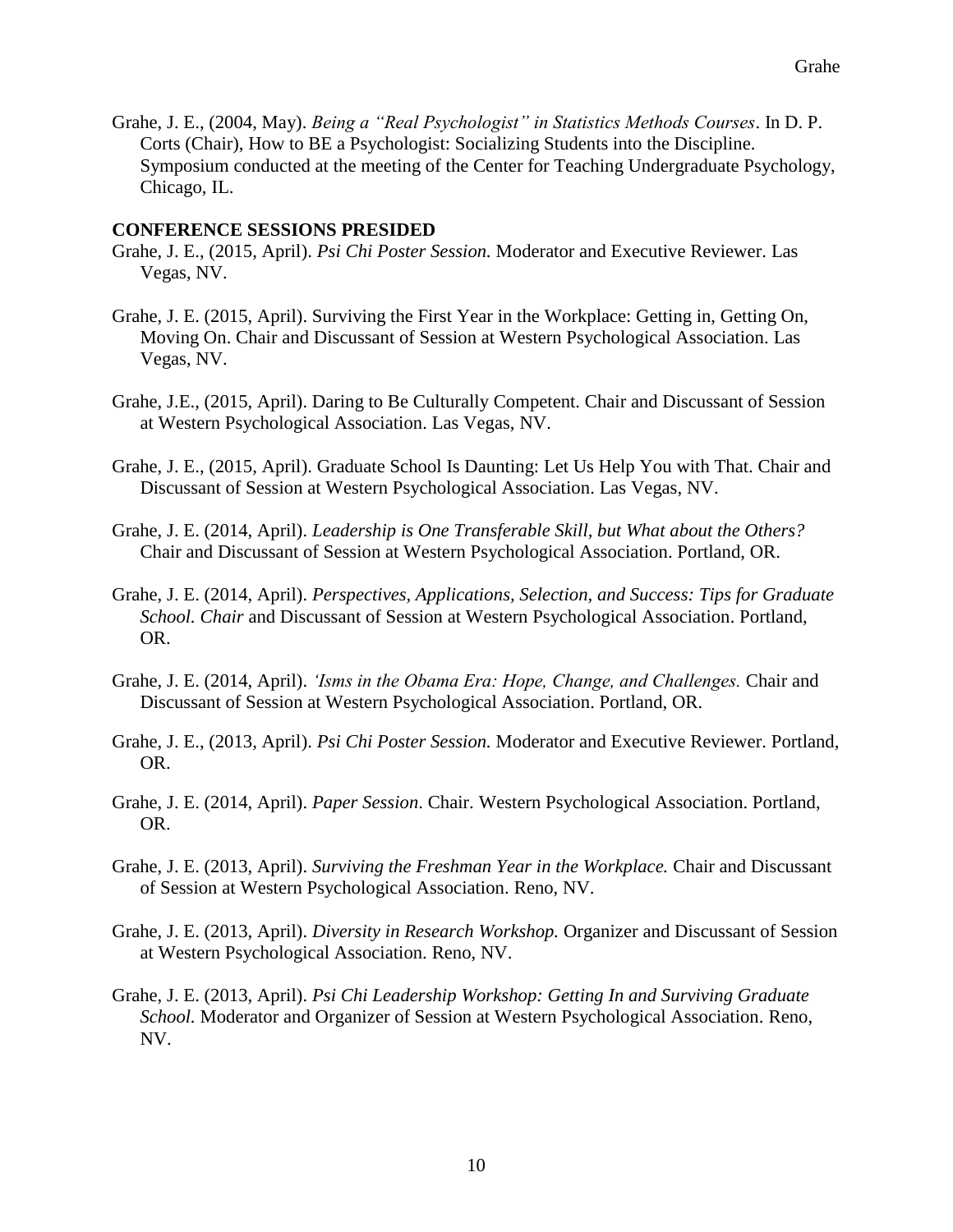- Grahe, J. E. (2013, April). *Psi Chi Graduate School Workshop: Applying Theories to Practical Problems*. Moderator and Organizer of Session at Western Psychological Association. Reno, NV
- Grahe, J. E., (2013, April). *Psi Chi Poster Session.* Moderator and Executive Reviewer. Reno, NV.
- Grahe, J. E. (2012, April). *Psi Chi Leadership Workshop: Questions You Forgot to Ask.* Moderator and Organizer of Session at Western Psychological Association. San Francisco, CA.
- Grahe, J. E. (2012, April). *Psi Chi Graduate School Workshop: Applying Theories to Practice in Chapters*. Moderator and Organizer of Session at Western Psychological Association. San Francisco, CA..
- Grahe, J. E., (2012, April). *Psi Chi Poster Session.* Moderator and Executive Reviewer.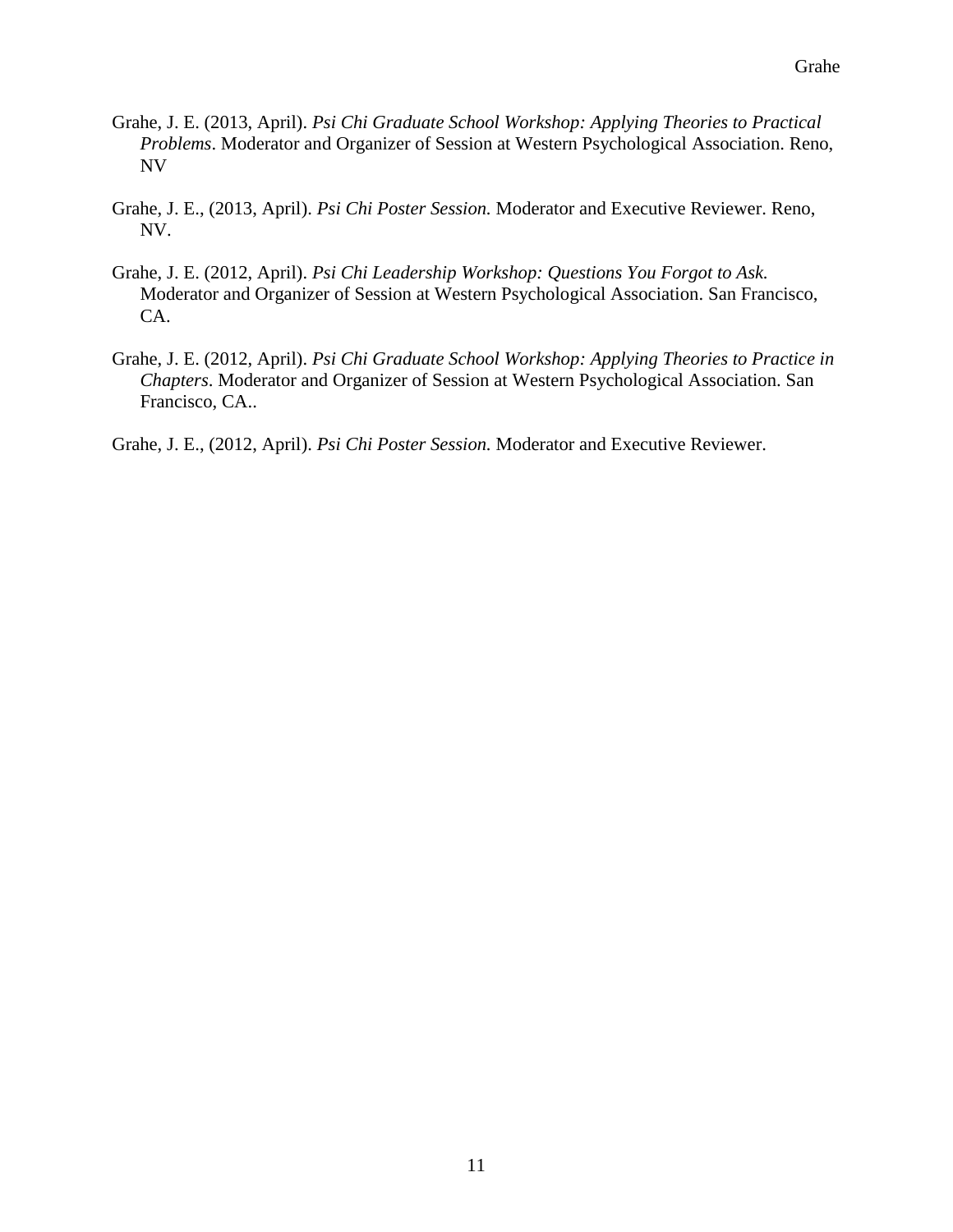### **CONFERENCE PRESENTATIONS (\*** denotes undergraduate coauthor)**:**

- \*Bland, D. Grahe, J. E., & Klein, R. A. (2015, April). *Examining disgust sensitivity and moral typecasting as part of the Many Labs Project.* Poster presented at Western Psychological Association. Las Vegas, NV.
- \*Coddington, K. \*Gervais, H., Grahe, J. E. & Klein, R. A. (2015, April). *Replication examining moral typecasting as part of the Many Labs 2 project*. Poster presented at Western Psychological Association. Las Vegas, NV.
- \*Gervais, K., \*Hatton, C., & Grahe, J. E., (2015, April). *Another look at the relationship between wealth and happiness: A CREP replication in Pierce County, Washington.* Poster presented at Western Psychological Association. Las Vegas, NV.
- \*Juzeler, H. \*Schultz, M., Grahe, J. E., & Ebersole, C. (2015, April). *Many Labs 3: Variation of Participant Across the Semester.* Poster presented at Western Psychological Association. Las Vegas, NV.
- \*Wamba, T., \*Juzeler, H., \*Shultz, M., \*Ringulet, K., & Grahe, J. E., (2015, April). *Replication of self-motivation for helping behavior and its influence on well-being.* Poster presented at Western Psychological Association. Las Vegas, NV.
- Grahe, J.E., \*Johnson, K. & \*Meltzer, A. (2015, March). *Red, rank and romance: A meta*analytic evaluation of collaborative replications testing this effect. Poster Presented at 1<sup>st</sup> International Conference on Psychological Science, Amsterdam, Netherlands.
- \*Nelson, A, Grahe, J. E., & Ramseyer, F. (2014, April). *Dyad sex-construction influences the interplay between rapport and behavioral synchrony.* Poster presented at Association for Psychological Sciences. San Francisco, CA
- Grahe, J. E., (April, 2014). *Advancing open science initiatives: Progress report from crowdsourcing science projects.* Paper presented at Western Psychological Association. Portland, OR.
- \*Henderson, S. Bennett, N. Sandin, H., & Grahe, J. E. (2014, April). *The effect of behavior on the situation*. Poster presented at Western Psychological Association. Portland, OR.
- \*Wamba, T. \*Johnson, K., Ward, D., & Grahe, J. E., (2014, April). *Further validation of the Ward Hope Scale.* Poster presented at Western Psychological Association. Portland, OR.
- \*Nelson, A, Grahe, J. E., & Ramseyer, F. (2014, April). *Dyad sex-construction influences the interplay between rapport and behavioral synchrony.* Poster presented at Western Psychological Association. Portland, OR.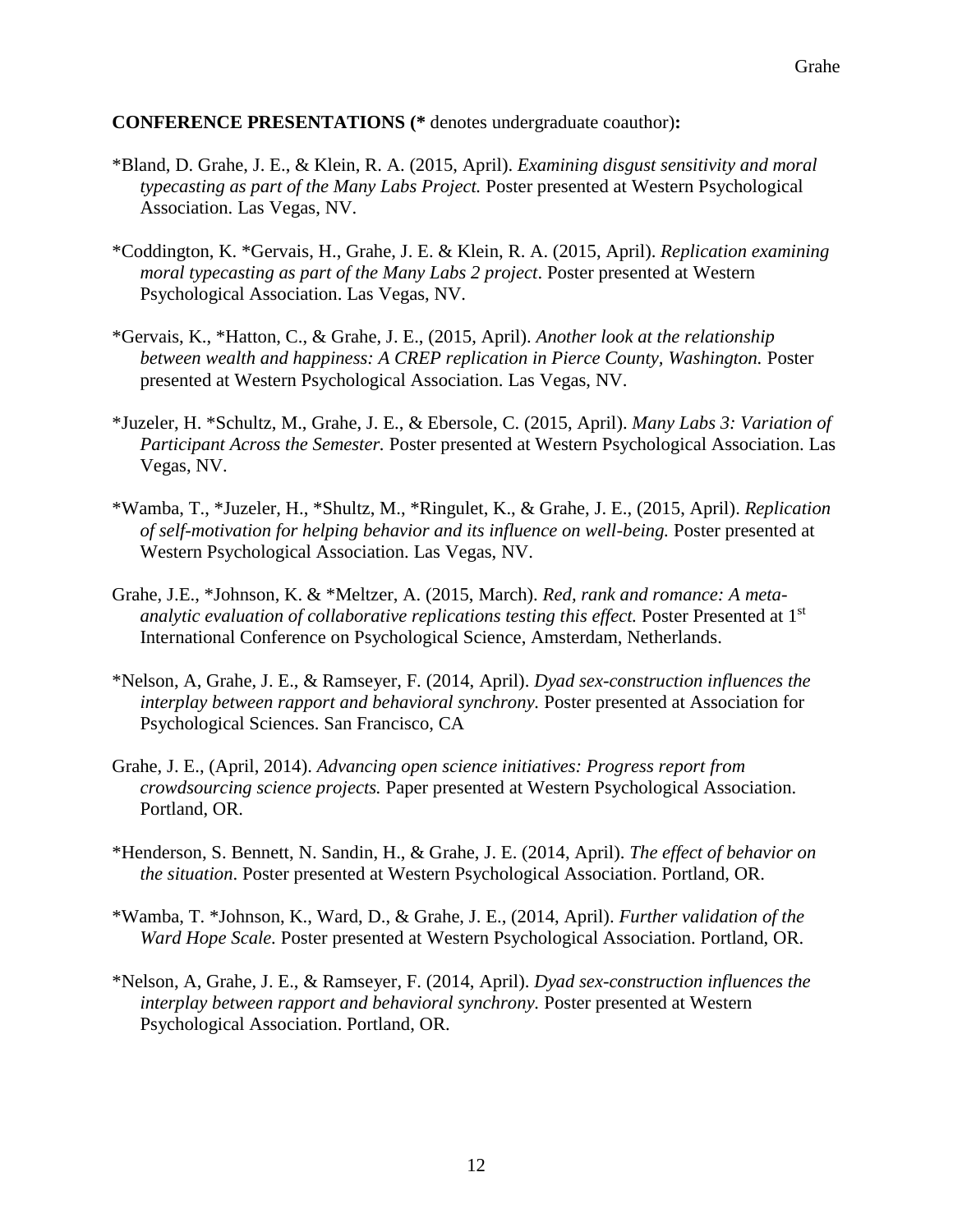- Grahe, J. E., \*Nelson, A., & Ramseyer, F. (2013, May) *Using motion energy analysis to study behavioral synchrony and rapport for class projects and scientific advancement.* Poster presented at Association for Psychological Sciences. Washington, D. C.
- \*Griswold, K. \*Bartlebaugh, A. Grahe, J., Ward, D. (2013, April). *A multifaceted theory of hope: Options, Ability, evidence, and connection.* Poster presented at Western Psychological Association. Reno, NV.
- \*Corlis, M., \*Neubauer, K., & Grahe, J. E. (2012, April). *Anxiety and self-monitoring as individual characteristics predicting information avoidance*. Poster presented at Western Psychological Association. San Francisco, CA.
- \*Nelson, A., \*Corlis, M., \*Lance, M., & Grahe, J. E. (2012, April). *Effect of individual responsibility and gender-specificity of task on dyadic rapport*. Poster presented at Western Psychological Association. San Francisco, CA.
- \*Peterson, B., & Grahe, J. E., (2012, April). *Social cue utilization in adults with ADHD.* Poster presented at Western Psychological Association. San Francisco, CA.
- \*Serier, K., & Grahe, J. E., (2012, April). *Reflecting on distal traumas: The relationship between media consumption and acute stress disorder.* Poster presented at Western Psychological Association. San Francisco, CA.
- Grahe, J. E, (2012, January). *Addressing cultural effects of geography through collective research: An example examining emerging adulthood and political decisions.* Poster presented at Society of Personality and Social Psychology. San Diego, CA.
- \*Peterson, B. Grahe, J. E., Ceynar, M., & Toyokawa, T. (2012, January). *Predicting recall accuracy of a distal trauma using the Linguistic Inquiry Word Count program.* Poster presented at Society of Personality and Social Psychology. San Diego, CA.
- Grahe, J. E. (2011, October). *How to encourage students to collaborate on their course required data collection projects so that the data are more generalizable and so that their classroom projects can potentially contribute meaningfully to psychological theory.* Presented at the Northwest Teaching of Psychology Conference. Olympia, WA.
- Grahe, J. E. (2011, April). *More than pedagogy: Potential theoretical contributions of undergraduate research.* Poster presented at Western Psychological Association. Los Angeles, CA.
- Grahe, J. E. (2010, November). *Revolutionizing capstone courses: Using undergraduate research to advance theoretical research.* Poster presented at the American Association of Colleges & Universities Conference: Creativity, Inquiry, and Discovery: Undergraduate Research In and Across the Disciplines. Duke Campus, North Carolina.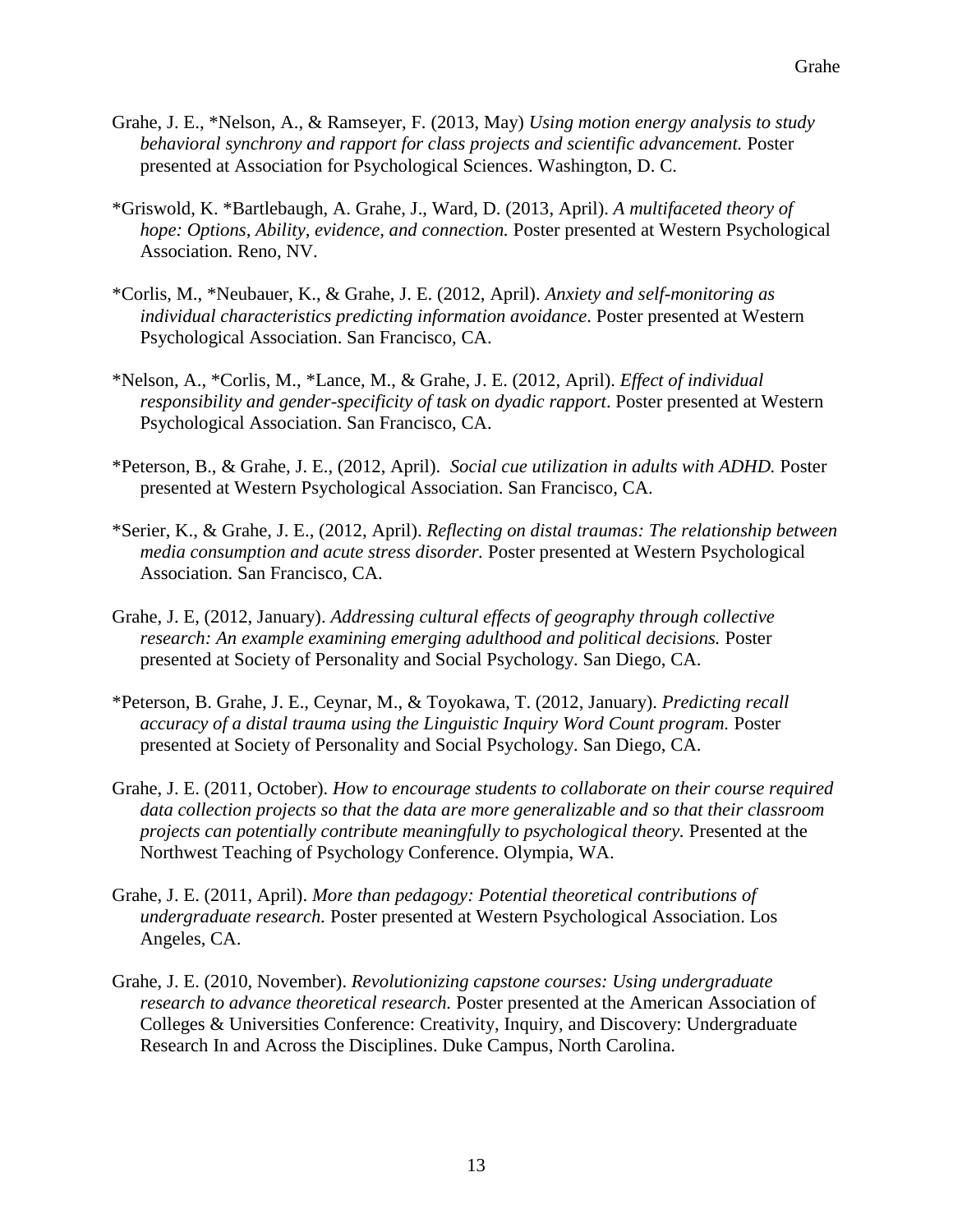- \*Treichler, E., & Grahe, J. E. (2010, April). *Utilizing games as a rapport building technique in Marital Therapy.* Poster presented at Western Psychological Association conference. Cancun, Mexico.
- Grahe, J. E., & \*Treichler, E. (2010, January). *Task interdependence improves rapport, but not other affective constructs.* Poster presented at the Society of Personality and Social Psychology conference. Las Vegas, NV.
- Grahe, J. E., \*Hagen-Lillivek, S. & \*Hoppler Treichler, E. (2009, May). *Working group structure and task focus impacts affective responses.* Poster presented at the Association for Psychological Sciences conference. San Francisco, CA.
- \*Hoppler Treichler, E., \*Hagen-Lillivek, S., & Grahe, J. E. (2009, April). *Working together? Dyadic rapport building in a controlled environment.* Poster presented at the Western Psychological Association conference. Portland, OR.
- \*Rutherford, A. M., \*Crawford, C. R., & Grahe, J. E. (2009, April). *How do group perception tasks later affect dyadic rapport?* Poster presented at the Western Psychological Association conference. Portland, OR.
- Grahe, J.E., \*Nelson, E., \*Crawford, A. M., \*Rutherford, C. R., & \*Sherman, R. A. (2009, April). *Interacting versus seeing: advantages in judgment accuracy*. Poster presented at the Western Psychological Association conference. Portland, OR.
- Grahe, J. E. (2009). *Recovering from indirect exposure to the Virginia Tech tragedies: Is one year enough time?* Poster presented at the Society for Personality and Social Psychology conference, Tampa, FL.
- Grahe, J. E., & \*Nelson, B. J. (2008, May). *Mutual contributions from a dyad increase rapport.*  Paper presented at the Midwestern Psychological Association conference, Chicago, IL.
- \*Nelson, B. J., & Grahe, J. E. (2008, April). *Working together or not: Can mutual contributions improve rapport?* Poster presented at the Western Psychological Association conference, Irvine, CA.
- \*Cortes, S. M., \*Copeland, S. R., \*Buitrago, M. M., & Grahe, J. E., (2008, April). *The moderating influence of Emerging Adulthood: A study of stress responses to the Virginia Polytechnic massacre.* Poster presented at the Western Psychological Association conference, Irvine, CA.
- \*Nelson, B. J., & Grahe, J. E. (2007, May). *Using a dyadic computer task to increase the rapport experience. Poster* presented at the Western Psychological Association conference, Vancouver, BC, Canada.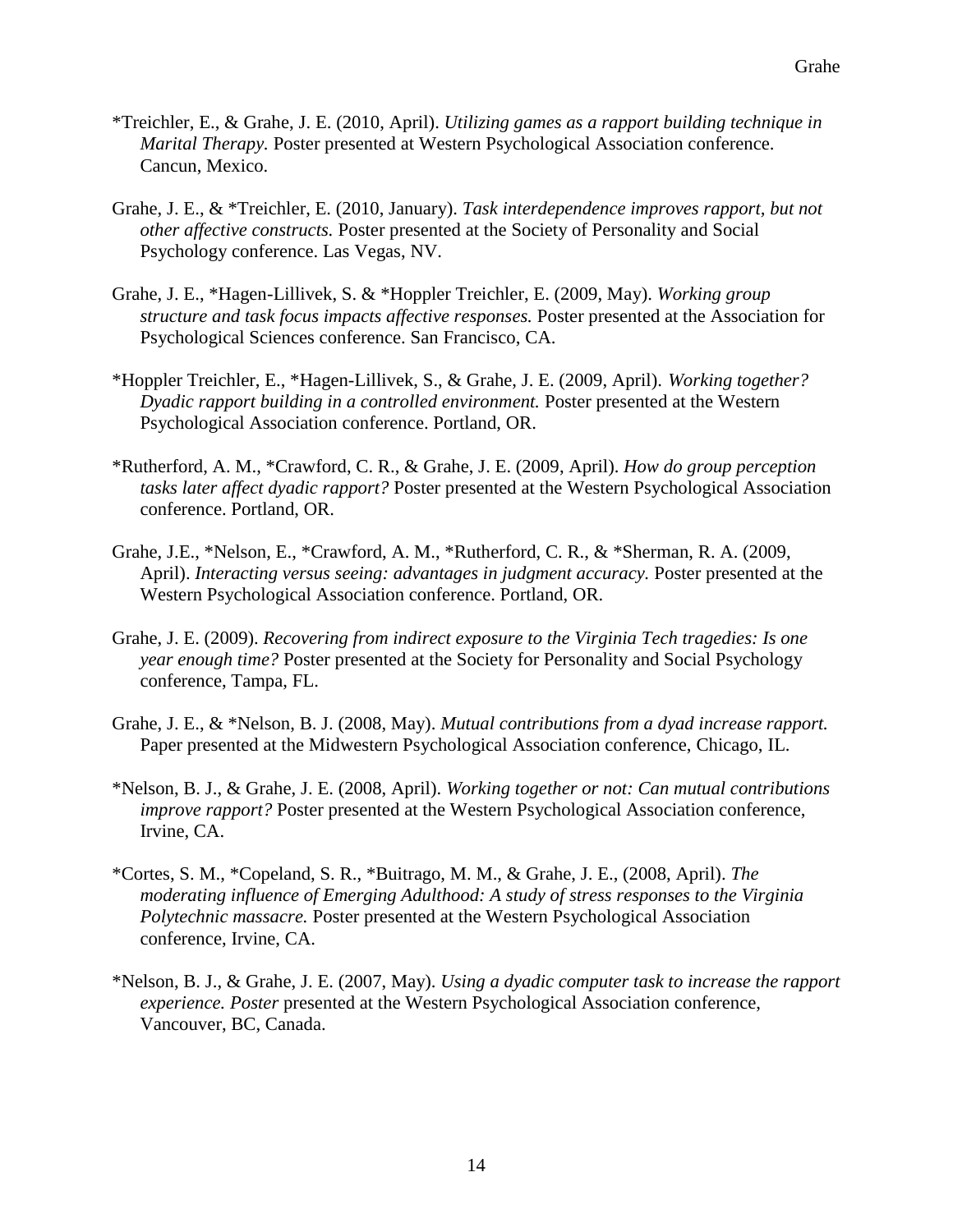- \*Lake, S. L., & Grahe, J. E., (2007, May). *The effects of outcome feedback on task performance.* Poster presented at the Western Psychological Association conference, Vancouver, BC, Canada.
- \*Grossklaus, A. T., & Grahe, J. E., (2007, May). *The effect of interpersonal sensitivity on task performance. Poster* presented at the Western Psychological Association conference, Vancouver, BC, Canada.
- Grahe, J. E., & \*Sherman, R. A. (2007, January). *Perceived structure and judgment accuracy of the Interpersonal Circumplex Model.* Poster presented at the Society of Personality and Social Psychology conference, Memphis, TN.
- Grahe, J. E., & \*Sherman, R. A. (2006, May). *Examining the good judge in a group setting using a Social Relations Analysis.* Paper presented at the Midwestern Psychological Association conference, Chicago, IL.
- \*Otto, K. L., & Grahe, J. E. (2006, May*). Does emotional contagion impact dyadic rapport?* Paper presented at the Midwestern Psychological Association conference, Chicago, IL.
- Grahe, J. E. \*Reindl, C., \*O'Brien, G. & \*Osenbrock, M. (2006, April*). The effect of content and motivation of an interchange on interpersonal perception.* Paper presented at the Western Psychological Association conference, Palm Springs, CA.
- \*Ironside, J., \*Skaggs, L., & Grahe, J. E., (2006, April). *Studying cue use awareness across multiple constructs in a novel context.* Poster presented at the Western Psychological Association conference, Palm Springs, CA.
- \*Shedlosky, R., & Grahe, J. E., (2005, May). *The Uphill Battle: The power of attitude on persuasion.* Presented at the Midwestern Psychological Association conference, Chicago, IL.
- Grahe, J. E., & \*Dismuke. T. (2004, May). *Increasing consensus of personality judgments in a longitudinal laboratory setting*. Presented at the American Psychological Society conference, Chicago, IL.
- Grahe, J. E., & \*Eisenbruan, T., (2004, May). *Examining contributing factors to rapport using a dyadic task.* Presented at the Midwestern Psychological Association conference, Chicago, IL.
- Kelly, K. M., Grahe, J. E., \*Tee, A. J., \*Schlomer, G., & \*Ferry, S. L. (2004, May). *Daily rejection experiences: A longitudinal study of affective responses. Presented at the* Midwestern Psychological Association conference, Chicago, IL.
- Grahe, J. E., & \*McClain, J. (2003, May). *Do emoticons assist internet communication of sarcasm?* Presented at the Midwestern Psychological Association conference, Chicago, IL.
- Grahe, J. E., & \*Shedlosky, R. (2003, May). *Do people know their own personality? Just ask them*. Presented at the Midwestern Psychological Association conference, Chicago, IL.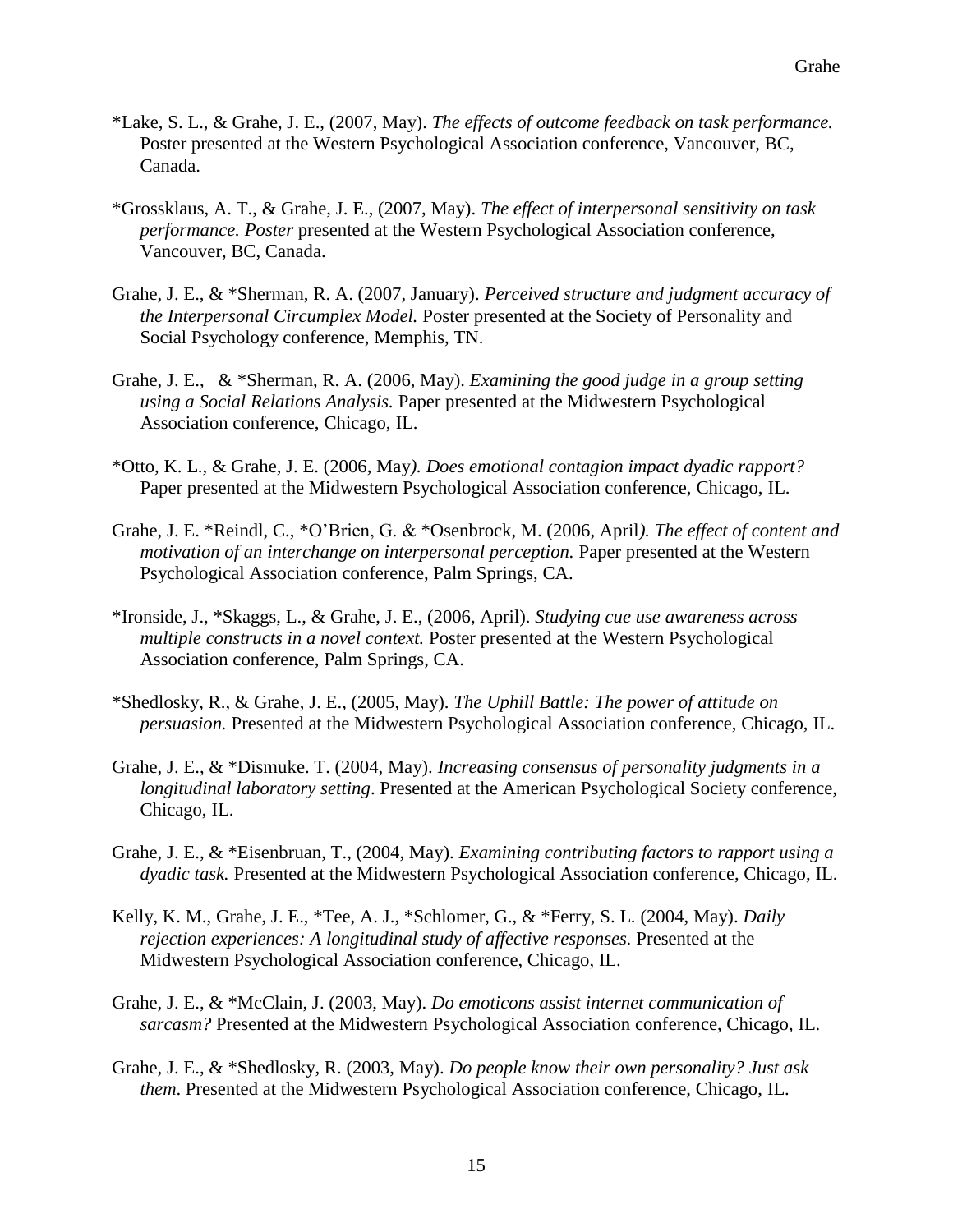- Grahe, J. E. & \*Fowler, A. (2002, May). *What do I know about my ability to shoot pool?* Presented at the Midwestern Psychological Association conference, Chicago, IL.
- \*McLaughlin, K. J., \*Mangieri, R., Grahe, J. E., Bernieri, F. J., Gada-Jain, N. (2002, May). *Measuring individual differences with a wide scope*. Presented at the Midwestern Psychological Association conference, Chicago, IL.
- \*Bliss, S. & Grahe, J. E. (2002, May). *Does love affect puzzle performance?* Presented at the Midwestern Psychological Association conference, Chicago, IL.
- Grahe, J. E., & \*Krage, M. (2002, February). *Perceiving emotions through breathing.* Presented at the Society of Personality and Social Psychology conference, Savanna, GA.
- \*Armstrong, V. & Grahe, J. E. (2001, May). *Exploring the relationship between film and societal violence.* Presented at the Midwestern Psychological Association conference, Chicago, IL.
- \*Frantz, J., Grahe, J.E. (2001, May). *Ignoring inadmissible evidence: Inhibitory control as an individual difference.* Presented at the Midwestern Psychological Association conference, Chicago, IL.
- Grahe, J. E., Bernieri, F. J., Gada-Jain, N. (2001, May). *Interpersonal perception in a cooperative situation at six week's acquaintance.* Presented at the Midwestern Psychological Association conference, Chicago, IL.
- Lariviere, N., \*Hacksbacher, J., & Grahe, J. E. (2001, May). *Does music complexity account for the Mozart Effect?* Presented at the Midwestern Psychological Association conference, Chicago, IL.
- Frantz, J., Bourgeouis, M., & Grahe, J. E. (2000, May). *Expert testimony can lead to biased evidence processing.* Pesented at the Midwestern Psychological Association conference, Chicago, IL.
- Grahe, J. E., & \*Raymond, M. L. (2000, May). *Do I know who will beat me in pool?* Presented at the Midwestern Psychological Association conference, Chicago, IL.
- Grahe, J. E., & Becker, A. (2000, May). *Interpersonal perception while having fun.* Presented at the Midwestern Psychological Association conference, Chicago, IL.
- Grahe, J. E., Bernieri, F. J., & Gada-Jain, N. (2000, February). *Measuring interpersonal perception from zero to moderate acquaintance: A social relations analysis*. Presented at the Society for Personality and Social Psychologists, Nashville, TN.
- Bernieri, F. J., Grahe, J. E., & Gada, N. (1999, October). *From zero-acquaintance to established relationship: The Toledo Round-robin Assessement Project (TRRAP).* In M. Patterson's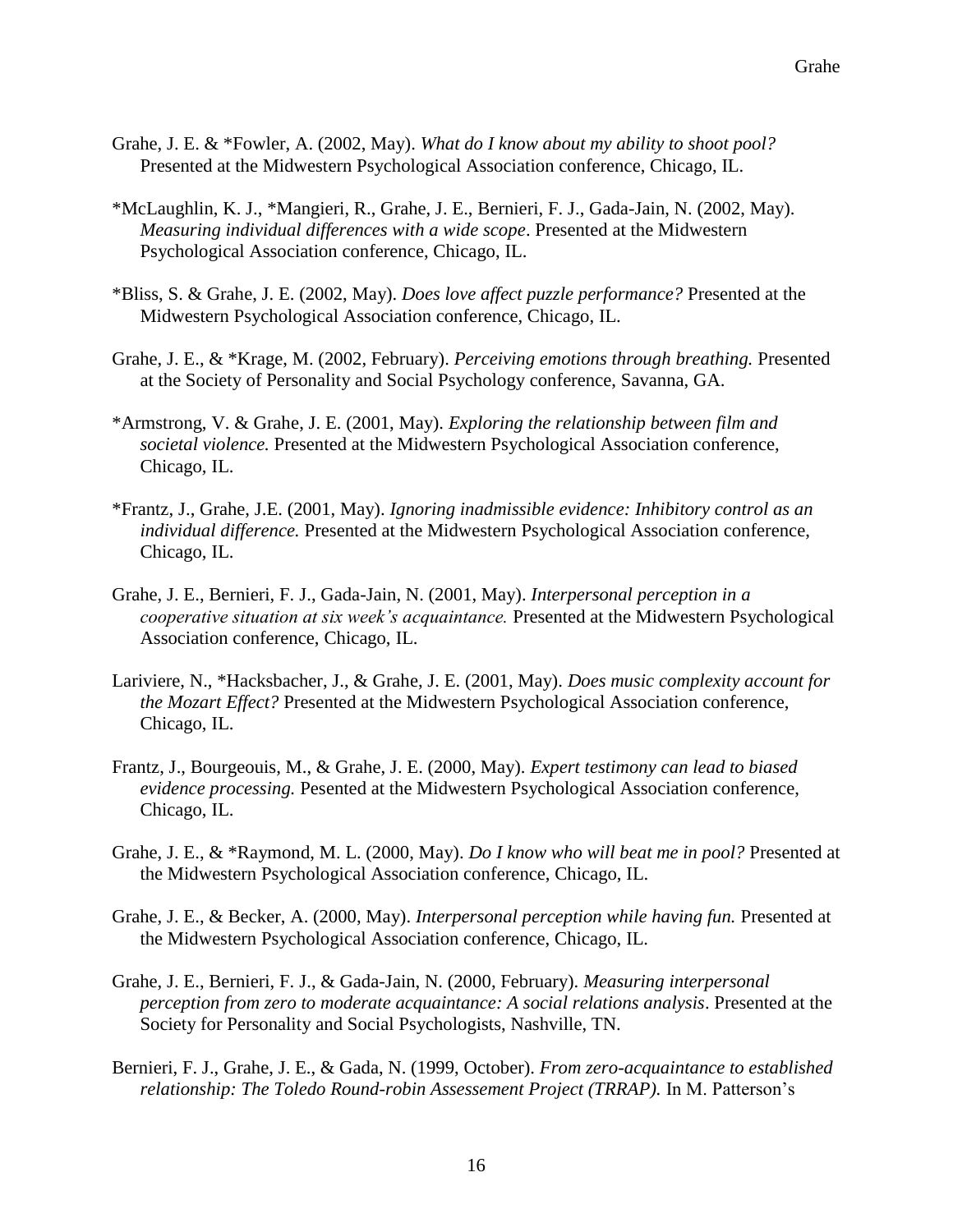(Chair), Nonverbal Communication: Linking Social Behavior and Social Judgments. Symposium conducted at Society of Experimental Social Psychology conference, St. Louis, MO.

- Gesn, P., Bernieri, F. J., Grahe, J. E., & Gada-Jain, N. (1999, May). *Domains of interpersonal sensitivity: Performance accuracy and self-reports of ability.* Presented at Midwestern Psychological Association conference, Chicago, IL.
- \*Hageman, J., & Grahe, J. E. (1999, May). *Looking at functional attitudes using the selfmonitoring paradigm*. Presented at Midwestern Psychological Association conference, Chicago, IL.
- Grahe, J. E., & Bernieri, F. J. (1998, May). *Increased awareness of covert cues when making judgments of rapport.* Presented at Midwestern Psychological Association, Chicago, IL.
- Grahe, J. E., & Williams, K. D., & Escamilla, N. A. (1998, May). *Ostracism: A conversation paradigm to study sources and targets.* Presented at Midwestern Psychology Association, Chicago, IL.
- Gada, N. M., Bernieri, F. J., Grahe, J. E., Zuroff, D., & Koestner, R. (1997, May). *Love-how do observers perceive it?* Presented at Midwestern Psychological Association, Chicago, IL.
- Grahe, J. E., & Bernieri, F. J. (1997, May). *A lens model analysis of active perceivers in a debate situation.* Presented at Midwestern Psychological Association, Chicago, IL.
- Grahe, J. E., Shore, W. J., & Williams, K. D. (1997, May). *Perceptions of the behaviors and feelings associated with the silent treatment.* Presented at Midwestern Psychological Association, Chicago, IL.
- Gada, N., Bernieri, F. J., & Grahe, J. E. (1996, May). *Predicting accuracy of an interpersonal perception task.* Presented at Midwestern Psychological Association, Chicago, IL.
- Grahe, J. E., & Bernieri, F. J. (1996, May). *The influence of non-verbal cues on accuracy in judging rapport.* Presented at Midwestern Psychological Association, Chicago, IL.
- Grahe, J. E., Williams, K. D., & Hinsz, V. B. (1996, May).*Teaching experimental methods: A reliable experiment that will bring smiles to your students' faces.* Presented at Midwestern Psychological Association, Chicago, IL.
- Grahe, J. E., Gada, N., & Bernieri, F. J. (1996, July). *Empathy and social sensitivity do not predict interpersonal perception accuracy.* Presented at American Psychological Society, San Francisco.
- Blaine, B., & Grahe, J. E. (1995, May). *Atonement: Self-presentational stigma management.* Presented at the Midwestern Psychological Association, Chicago, IL.